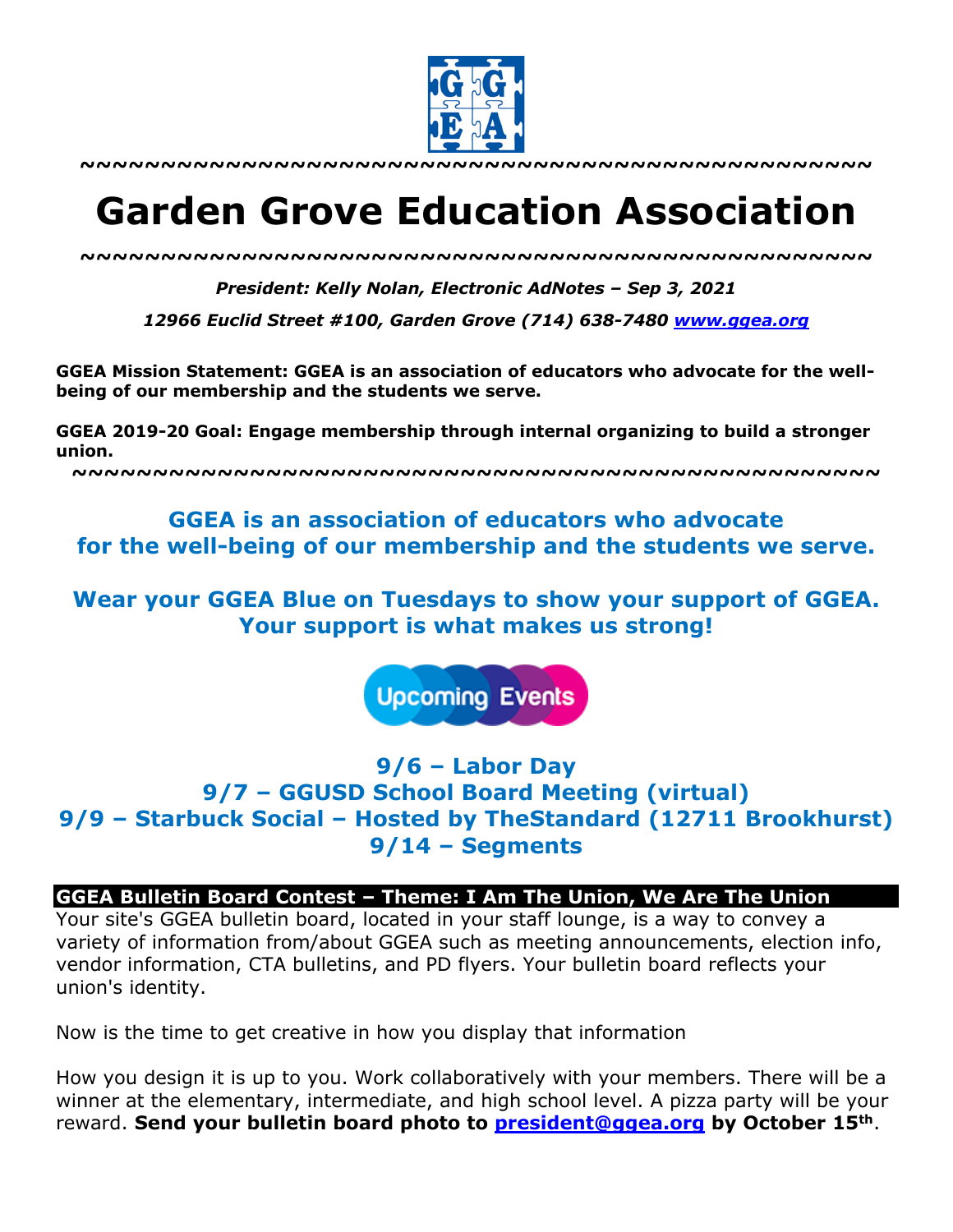# **The GGEA office staff will judge the entries. Winners will be announced at October 26 Rep Council**

Items to be included on your bulletin board:

- GGEA Mission Statement (Listed above)
- GGEA 2021-22Goals (Listed above)
- Vendors Info TheStandard, CalCasualty (in your site bag)
- Grant Opportunities
- GGEA Board of Directors Sheet (forthcoming)
- I Am the Union, We are the Union Posters (in your site bag)

#### **TheStandard Open Enrollment**

Protect Your Paycheck with Disability Insurance

Standard Insurance Company (The Standard) is the only CTA-endorsed provider of Disability and Life insurance. If an eligible **injury, illness, pregnancy or childbirth** stops you from being able to do your job, Disability insurance can help. Here's how it works:

- Replaces up to 75% of your daily income
- Benefits start after you miss 7 consecutive workdays including \$25 per workday on top of your fully-paid sick leave
- Covers any preexisting conditions once you are enrolled and work for 10 consecutive workdays

Learn more and apply online: **https://stdrd.co/gardengrovenewsletter**

# **The Orange Service Center Council (OSCC) Virtual Book Club**

BYOB - Bring Your Own Book. As a member of the Orange Service Center Council, you can sign up for the virtual book club being offered. To sign up click the link below

# **https://files.constantcontact.com/ea1a5c0d001/c6015dd4-6e98-45e9-b94dc31d6004d3e3.png**

# **Virtual Retirement Workshop**

CTA's Center for Organizing and Bargaining is offering a virtual retirement workshop for members on Tuesday, October 5 from 4:30 - 6:30 PM. For more information/registration click the link below:

# **https://files.constantcontact.com/ea1a5c0d001/7c28b306-5f4e-41bd-95f8- 1b36b95ffb20.png**

# **Catastrophic Leave**

As you might be aware, we were able to negotiate the inclusion of a Catastrophic Leave Bank in our last contract negotiations. For reference it's Article 11.15 in our new CBA. This was actually spearheaded by the High School Segment team because they wanted to help a coworker who was out with an illness but exhausted her leave. How the Catastrophic Leave bank works is: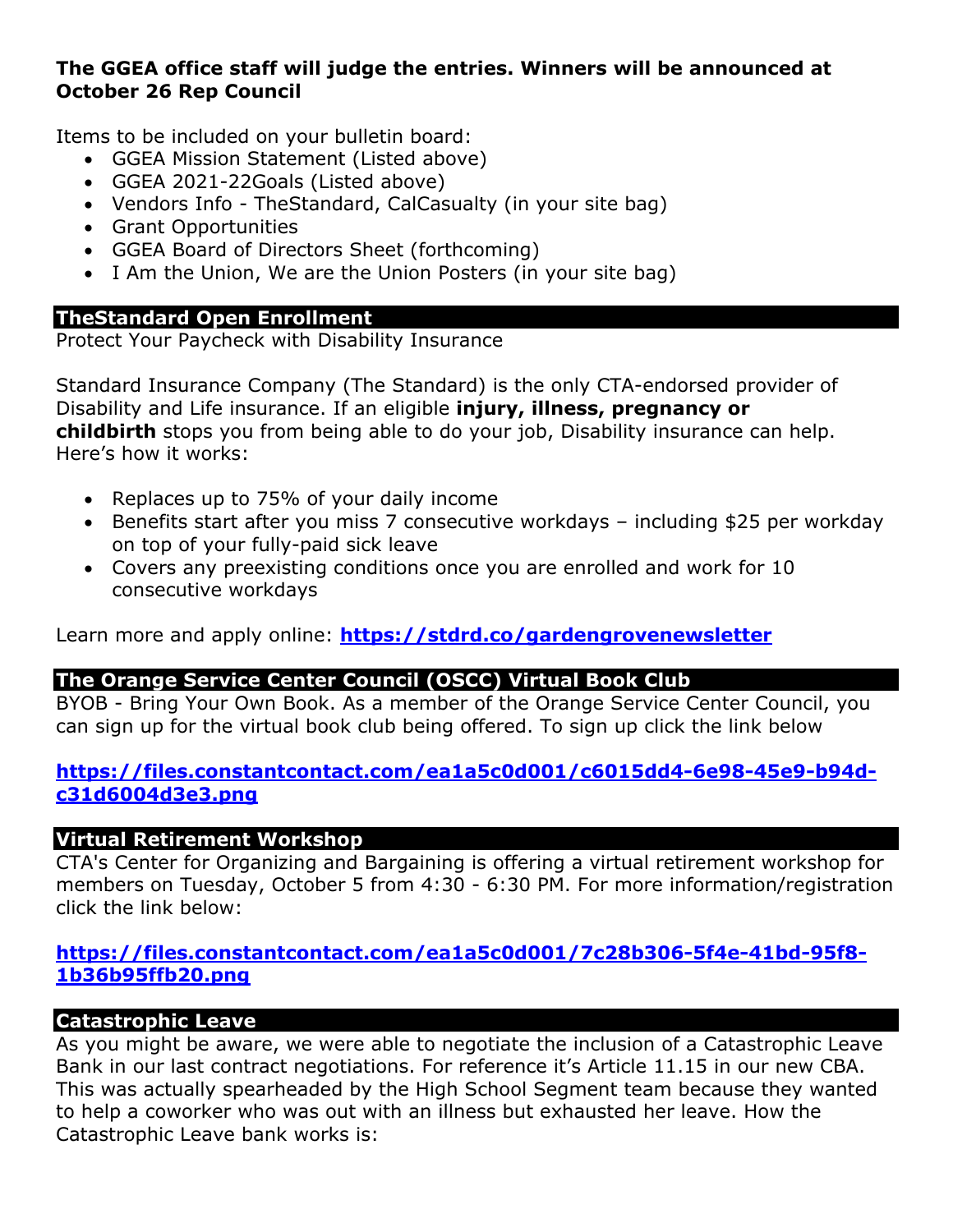- 1. One has to sign up
- 2. Every year they have to donate one sick day a year into the bank
- 3. If they are injured or fall ill and they have exhausted their sick leave
- 4. A committee of 2 GGEA members and 2 District folks will approve/disapprove
- 5. If approved they can access the leave bank

Next week the District will be sending out more information on the subject and a link to the form to sign up.

#### **Class Size MOU**

Due to questions regarding class sizes, here is the current MOU that is in effect for 2021-22 school year. It is the first page after the cover.

# **https://www.ggea.org/assets/documents/cba/MOUs.pdf**

# **CTA Membership Cards**

CTA membership cards will be in the CA Educator. How to digitally download your card will be forthcoming.

# **TheStandard Disability Insurance**

GGEA's special enrollment opportunity to apply for CTA-endorsed Disability and Life insurance without answering any health questions begins August 15 - October 15, 2021.

CTA provides **brand new\*** educators with 9 months of CTA Introductory Disability insurance at no cost to you, when you join CTA for the first time within 90 days of your first day of work.

# **\*Brand New is defined as an educator who has not previously worked in education in the state of California.**

One page flyers regarding open enrollment have been going out via President Communiques and will continue during enrollment. You can learn more and apply by visiting **standard.com/cta/gardengrove** or call 800.522.040, Monday through Friday, 7 a.m. to 6 p.m.

# **The Standard: Helpful Links**

- **Learn more and apply**: **https://www.standard.com/cta/gardengrove**
- Schedule a virtual appointment: **http://www.stdrd.co/team4**
- Member Enrollment Brochure includes rates & benefits: **https://stdrd.co/booklet**
- Premium Flyer: **https://www.standard.com/sites/default/files/CTAPremiumAmou ntsFlyer.pdf**
- Cost Calculator: **https://www.standard.com/calcs/cta\_premium\_estimator**

# **VERIFY COVERAGE with the STANDARD**

The Standard's dedicated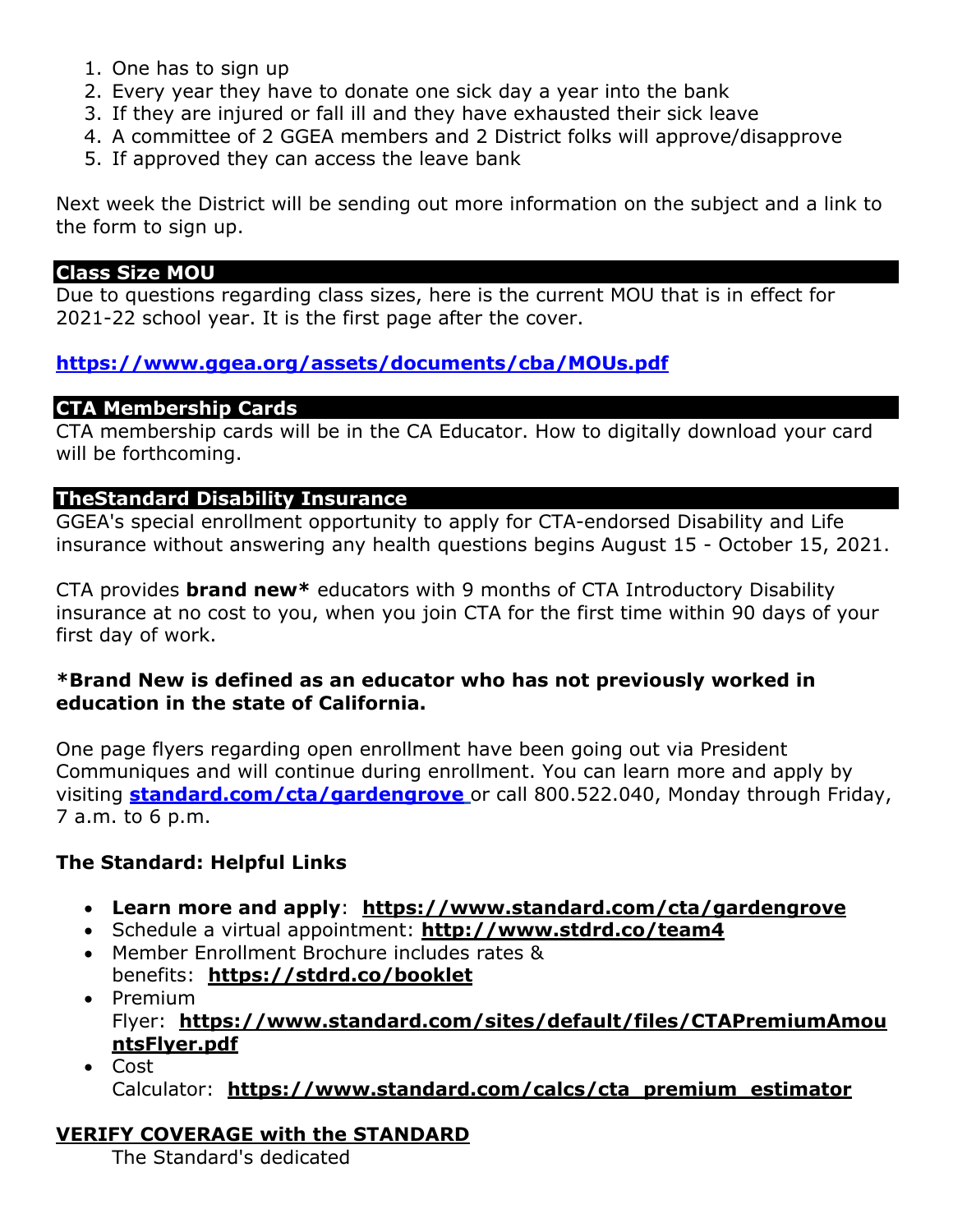CTA Customer Service Team Monday - Friday, 7 a.m. - 6 p.m. Phone: 800.522.0406

# **2021-2022 GGEA Site Rep**

There were over 40+ new hires at the GGUSD/GGEA New Hire Orientation this past Wednesday. We are excited to say that 38 signed GGEA membership forms. Welcome the new educator to your site and encourage them to join their professional organization if they haven't already done so.

# **New Hire At Your Site?**

There were over 40+ new hires at the GGUSD/GGEA New Hire Orientation this past Wednesday. We are excited to say that 38 signed GGEA membership forms. Welcome the new educator to your site and encourage them to join their professional organization if they haven't already done so.

# **Different Site? Different Name? Address Change?**

Please email **jennyg@ggea.org** with any changes that might have occurred over the summer, such as name change, you're at a different site, address change, personal email change. Thank You.

# **NEA Foundation Grants**

The NEA Foundation have several grants available to educators. There are three types of grants offered: Envision Equity Grants, Student Success Grants, and Learning & Leadership Grants. The application process can be completed online. Should you receive a grant please let GGEA know so we can share your award in our Advocate newsletter.

# **https://www.neafoundation.org/for-educators/**

# **GGEA Committees**

Do you want to be more involved in your union but not quite sure how? Perhaps you'd be interested in one of our committees. Below you will find a link listing the various committees. Do you have ideas for guest speakers, professional development, workshops that a committee can host and bring to our membership? Look over the list and if you have further questions, please feel free to contact me. You might even want to try out several different committees to see what interests you the most. Committees meet on various days of the month.

**https://files.constantcontact.com/ea1a5c0d001/24575fce-e0ce-4ebe-bad5- 52840e60be6b.png**

# **2021-2022 Calendars/ for Certificated Personnel**

- *Calendar for K-12 and Preschool*
	- o **https://files.constantcontact.com/ea1a5c0d001/510b1f7c-ebd1- 4e64-a71f-af50bf2bce1d.png**
- *Certificated Work Year Schedule*
	- o **https://files.constantcontact.com/ea1a5c0d001/083fff52-b7e2- 4c3a-975e-0c028d62a52b.png**